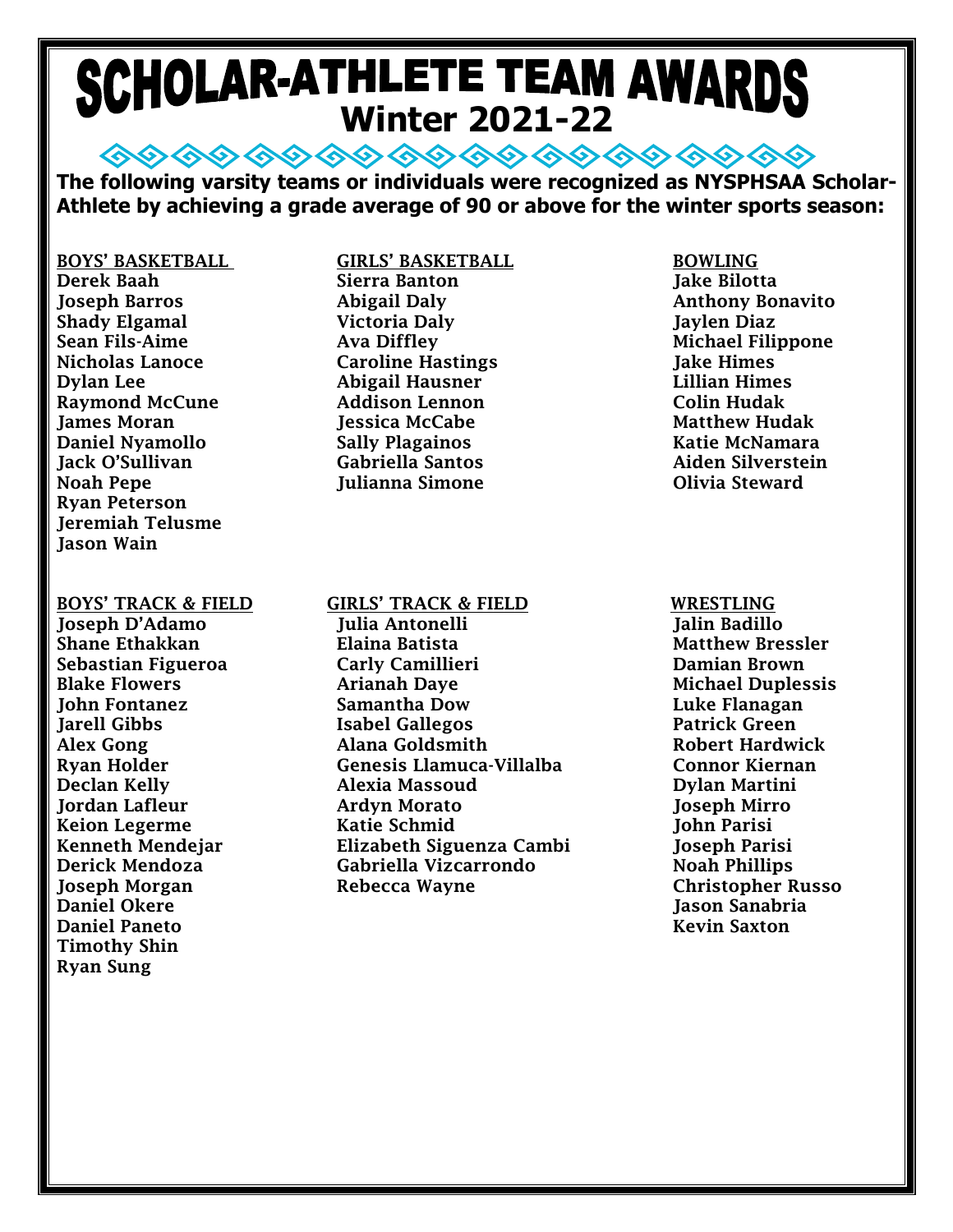## NANUET PUBLIC SCHOOLS Athletic Department

### WINTER 2021-2022

| <b>BOYS' BASKETBALL -</b>                           | <b>MOST VALUABLE JASON WAIN</b>     |                                               |
|-----------------------------------------------------|-------------------------------------|-----------------------------------------------|
|                                                     | <b>MOST IMPROVED</b>                | <b>JAMES MORAN</b>                            |
| <b>GIRLS' BASKETBALL-</b>                           | <b>MOST VALUABLE ADDISON LENNON</b> |                                               |
|                                                     | <b>MOST IMPROVED</b>                | <b>JESSICA McCABE</b>                         |
| <b>BOWLING - BOYS</b>                               | <b>MOST VALUABLE</b>                | <b>JAKE HIMES</b>                             |
|                                                     | MOST IMPROVED                       | <b>COLIN HUDAK</b>                            |
| <b>BOWLING – GIRLS</b>                              | <b>MOST VALUABLE LILLIAN HIMES</b>  |                                               |
| <b>BOYS' WINTER TRACK - MOST VALUABLE</b>           |                                     | <b>JOHN FONTANEZ</b>                          |
|                                                     | <b>MOST IMPROVED</b>                | <b>JOSEPH D'ADAMO</b>                         |
| GIRLS' WINTER TRACK - CO-MOST VALUABLE SAMANTHA DOW |                                     |                                               |
|                                                     |                                     | <b>CP-MOST VALUABLE GABRIELLA VIZCARRONDO</b> |
| <b>WRESTLING -</b>                                  | <b>MOST VALUABLE</b>                | <b>JALIN BADILLO</b>                          |
|                                                     | <b>MOST IMPROVED</b>                | <b>DAMIAN BROWN</b>                           |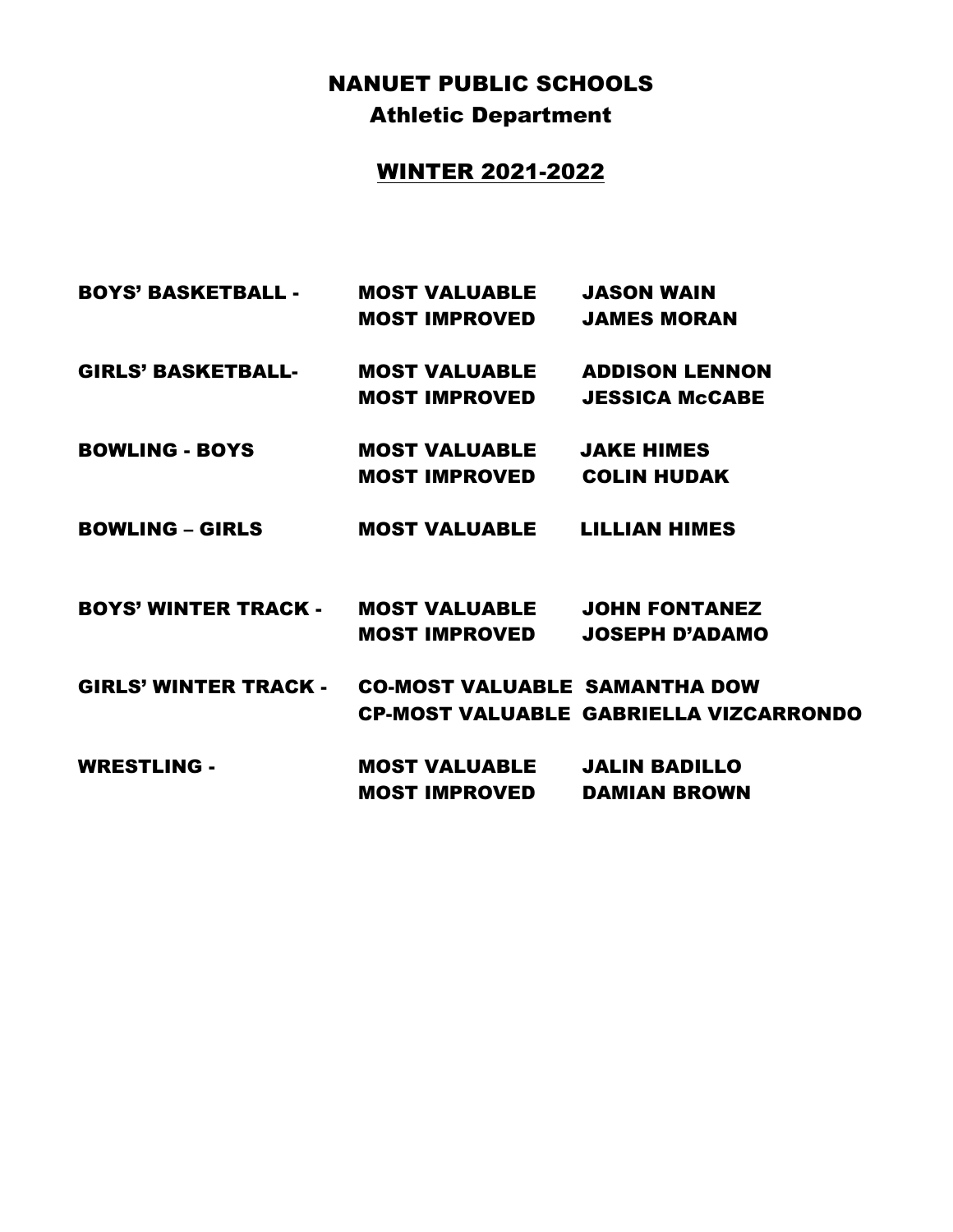## Ĭ WINTER 2021-2022



**VARSITY BOYS' BASKETBALL – RAYMOND McCUNE J.V. BOYS' BASKETBALL – PAUL PETERSON VARSITY GIRLS' BASKETBALL -J.V. GIRLS' BASKETBALL – EMILIA JOHNSON VARSITY BOYS' BOWLING - JAKE BILOTTA VARSITY GIRLS'BOWLING – KATIE McNAMARA VARSITY BOYS' WINTER TRACK – TIMOTHY SHIN J.V. BOYS' WINTER TRACK – JORDY CHIMBORAZO VARSITY GIRLS' WINTER TRACK – REBECCA WAYNE J.V. GIRLS' WINTER TRACK – JOSHNYE PIERRE**  VARSITY WRESTLING – NOAH PHILLIPS **J.V. WRESTLING - MILLES SHORE** 

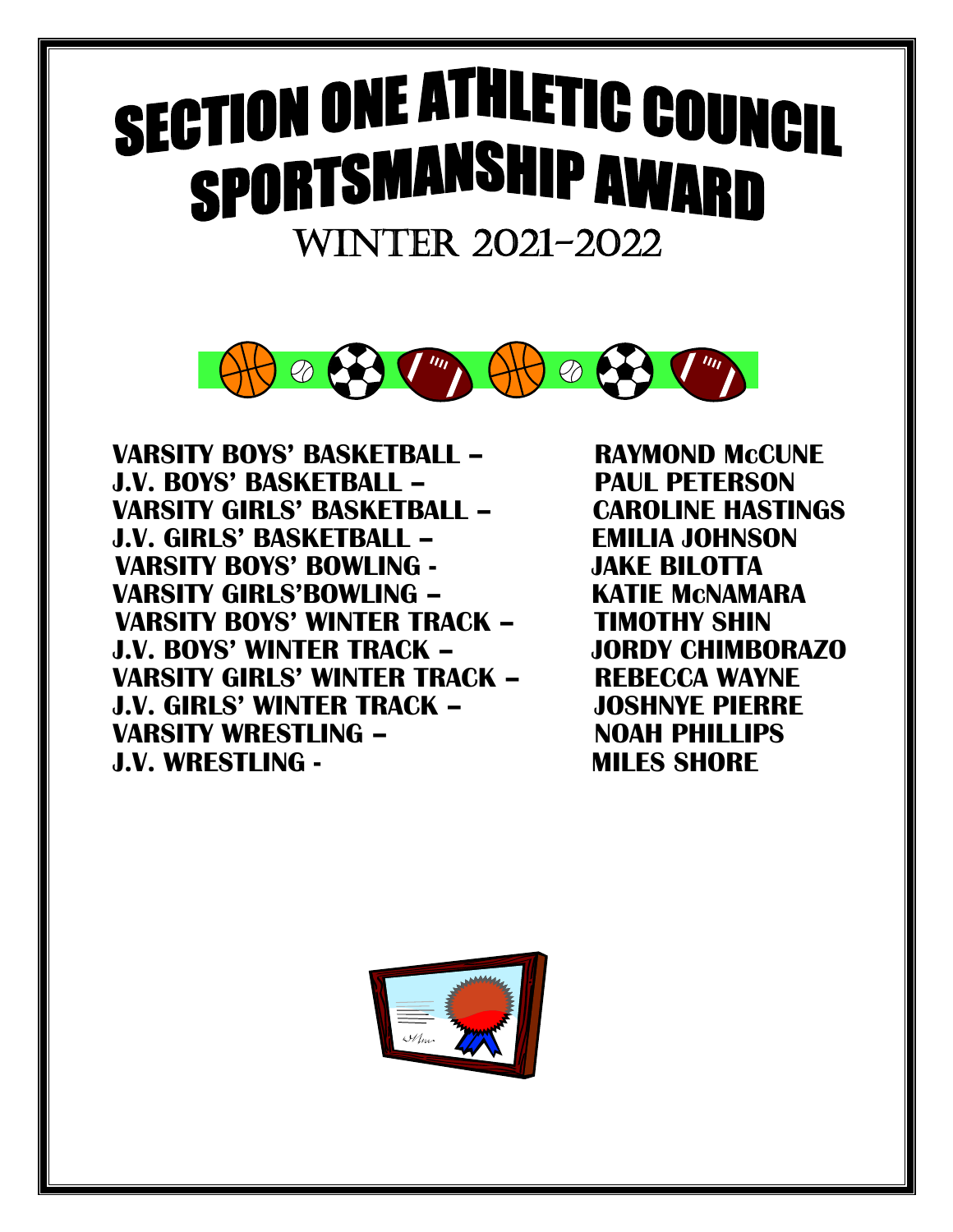## WINTER 2021-2022



### **ALL-LEAGUE**

**BOYS' BASKETBALL GIRLS' BASKETBALL WRESTLING** 

**Raymond McCune Addison Lennon John Parisi – 102 lbs. Daniel Nyamollo Jessica McCabe Christopher Russo – 118 lbs. Jason Wain Robert Hardwick – 132 lbs. Joseph Parisi – 138 lbs. BOWLING Kevin Saxton – 145 lbs. Jake Himes Matthew Bressler – 152 lbs. Colin Hudak Dylan Martini – 160 lbs. Aiden Silverstein Noah Phillips – 172 lbs. Jalin Badillo – 189 lbs. Luke Flanagan – 285 lbs.**

**BOYS' TRACK 3200 meter - John Fontanez 300 meter - Keion Legerme Pole Vault - Declan Kelly 4x200 Relay: Ryan Holder, Jarell Gibbs, Blake Flowers, Keion Legerme** 

**GIRLS' TRACK High Jump – Elaina Batista 600 meter – Samantha Dow 4x400 Relay: Julia Antonelli, Elaina Batista, Samantha Dow, Alexia Massoud**

### **ALL-LEAGUE HONORABLE MENTION**

**Nicholas Lanoce Abigail Daly James Moran Community Community Community Community Victoria Daly** 

**Weight Throw – Joseph D'Adamo 300 meters – Alexia Massoud Long Jump – Ryan Holder 55 meter – Keion Legerme High Jump – Declan Kelly**

## **BOYS' BASKETBALL GIRLS' BASKETBALL**

**BOYS' TRACK GIRLS' TRACK 1600 meters – John Fontanez Weight Throw – Elizabeth Siguenza-Cambi**